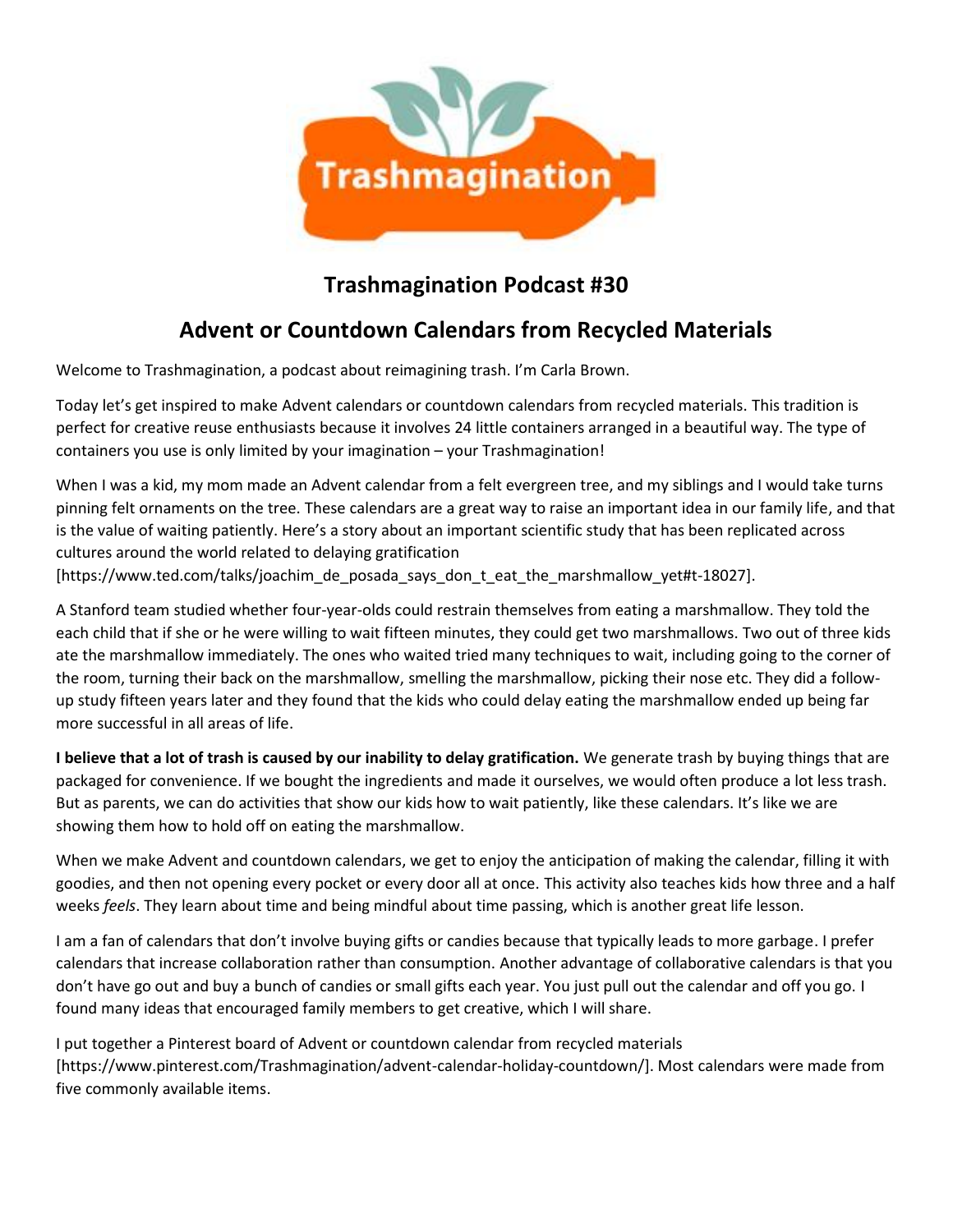**The first type is a fabric calendar.** A lot of these calendars not using recycled fabric, but they could. We all have t-shirts and bedsheets we don't use anymore. I would also like to make some of these designs with juice pouches or flexible food packaging – any trash type that can be sewn together.

These calendars usually involve simple straight-line sewing to make 24 pockets or bags - Just Crafty Enough [http://www.justcraftyenough.com/2012/06/the-advent-calendar-project/]. In one case, the pockets were made from denim pockets from jeans – Pillar Box Blue [https://www.pillarboxblue.com/jeans-pocket-handmade-advent-calendar/].

**Another material that seems to inspire advent calendars is toilet paper rolls.** Usually it involves wrapping the rolls with tissue paper and then arranging the tubes in a shape such as a square, a long row or even a star.

- http://www.ohohblog.com/2012/11/advent-calendar-calendario-navideno.html.
- https://www.lacourdespetits.com/bricolage-en-rouleau-de-papier-toilette-calendrier-de-l-avent/
- http://krokotak.com/2013/11/christmas-advent-candy-calendar/.
- https://www.coffeeandvanilla.com/cardboard-tubes-christmas-calendar/

Instructables had a toilet paper calendar with the rolls hanging on a clothesline with streamers hanging down [http://www.instructables.com/id/Recycled-Toilet-Roll-Advent-Calendar/].

A nifty fact about toilet paper rolls is that they don't have to be round tubes. I saw an advent calendar where the rolls were flattened and arranged in a snowflake shape – Krokotak [http://krokotak.com/2017/11/christmas-calendar snowflake/]. The same designer made an advent calendar from toilet paper rolls that was a castle, where each roll was a turret with a number on it filled with candies [http://krokotak.com/2015/11/christmas-advent-calendar-the-castle/]. And the next year she made a forest where the toilet paper rolls were tree trunks and you remove the top of the tree to get the candies [http://krokotak.com/2016/11/christmas-calendar-3/]. For these projects, she involved her children in painting the castle and the forest. I could imagine these calendars as being really collaborative – where maybe you create all 24 castle turrets or trees with your kids, but then each day you add one item to a display area. This way the castle is built or the forest is planted. I remember seeing advent calendars where you add one character per day to a manger scene as well.

As a variation on toilet paper rolls, I saw calendars made with individual yogurt packaging – Les Cours des Petits [https://www.lacourdespetits.com/bricolage-de-noel-calendrier-de-l-avent-avec-pots-yaourts/].

**Match Box Calendar** – I saw an extraordinary advent calendar called the Christmas Calendar House. It looked like a little house with six drawers on each side, adding up to 24 drawers. These drawers were made from matchboxes - The Messy Crafter [http://themessycrafter.blogspot.com/2011/12/matchbox-advent-calendar-and.html].

The magazine Country Living featured a match box calendar where the boxes are stacked in the shape of a tree – with a wider base going up levels until there is just one box at the top [http://www.countryliving.com/diy crafts/tips/g907/craft-ideas-for-christmas-decorations-1209/?slide=15&click=pp].

I saw a project where the boxes were attached to panel in the shape of a book – Le Scrap de Manou [https://manouscrap.com/2017/02/13/calendrier-de-lavent/].

I saw a calendar where little toy reindeer carried the matchboxes on their backs – Baballa [http://baballa.com/2014/11/25/ideas-calendario-adviento/].

Any little boxes could work for these projects, including CD cases or Altoid tins – as long as you can gather 24 – Sassy Crafter [http://www.instructables.com/id/Altoids-Advent-calendar/].

**Scrap Wood Tree Calendar** – This involves making a very simple tree shape with one vertical piece of wood and then five horizontal pieces of wood. All together it forms a triangle shape - The DIY Dreamer [https://thediydreamer.com/diy/wall-mounted-advent-calendar/#\_a5y\_p=4435336]. Along the horizontal pieces of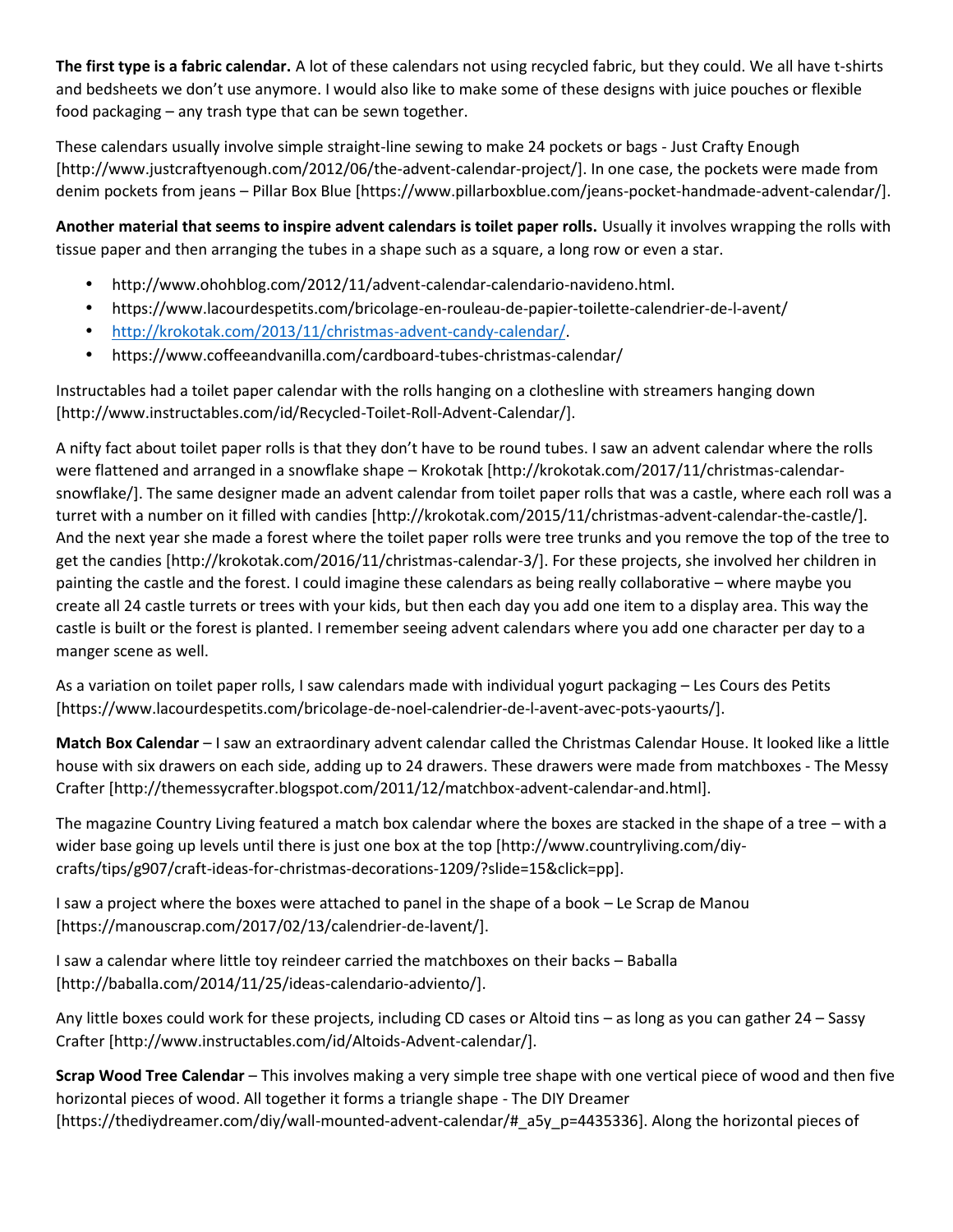wood are 24 baggies hanging from hooks. She purchased the baggies but if you like sewing, it would be a great way to use up scrap fabric. She stenciled numbers on the bags with fabric paint.

I saw a variation of this project made from palette wood. She replaced the little baggies with cans decorated with wallpaper scraps or paint. She put tissue paper in the cans to hide the gifts. [http://ptitedecodelolo.canalblog.com/archives/2013/11/23/28496448.html].

**Holiday Card Calendar** – Here's a great way to reuse the art from your favorite holiday cards. Craft Nest designed a system that combines fabric and wood trim into a hanging frame [http://www.craftynest.com/2011/11/recycled christmas-card-advent-calendar/]. You slide the cards into the frame and then slide treats behind the cards. There are many calendars that are envelopes hanging from a clothesline and those could be made from holiday cards.

**Sock Calendars** – The last idea is adorable. If you knit, you could knit up 24 unique socks! – Die Ehefrau [http://dieehefrau.de/2013/11/09/advent-calendar-2014/]. My sister did a sock knitting project with my grandmother where they took the little bits of yarn leftover from other projects that were not enough to do a whole pair of socks. You could also make a sock calendar with some of those unmatched socks from your laundry room! Check out my podcast episode 9 about creative reuse of unmatched socks.

## **Items to Put Inside Advent Calendars**

If you design a calendar that involves gifts, what can you put in there that does not result in a lot of waste? If your family likes chocolate, consider fair trade chocolate. There is an advent calendar offered by Divine Chocolate [http://shop.divinechocolateusa.com/Milk-Chocolate-Advent-Calendar/p/DIV-001071&c=DivineChocolate@Christmas].

Some calendars focus on inspirational messages. These could be activity coupons for things you might do together, poems, jokes, family recipes, comics or family memories. You could engage a grandparent to share memories from when they were young or their top 24 pieces of wisdom, and put those in the windows.

You could put handmade ornaments inside the pockets that your family members could put up on the family tree – so people are not getting individual gifts, but a family gift.

If you really want to put in physical gifts, here are ideas, depending on how big you make your pockets:

- Tea bags that you can compost after using
- Items that your family member collects such as coins or stamps
- Finger puppets
- Socks I see Target just started advertising sock advent calendars with Harry Potter and Star Wars themes.
- Craft supplies such as beads, buttons, scissors, erasers, washi tape or punches a trip to a local craft upcycling center would ge a great place to get all the supplies inexpensively while diverting things from landfill
- Soaps, especially made locally
- Sidewalk chalk you can make your own [http://www.allyou.com/budget-home/sidewalk-chalk-paint]
- Crayons in fun shapes you can melt down old crayons into molds [https://doitandhow.com/2012/01/15/crayon-heart-valentines/]
- Reindeer poop (chocolate covered raisins)
- Musical items such as wind instrument reeds, harmonicas, shakers, castanets or guitar picks
- Cookie cutters
- Pin cushions
- Emergency items such as a small flashlight, mini first aid kits or mini sewing kits

## **So Thanks for Listening!**

I would love to see any advent calendars that you make from recycled materials. You can message me via Instagram or Facebook, or email trashmagination@gmail.com.